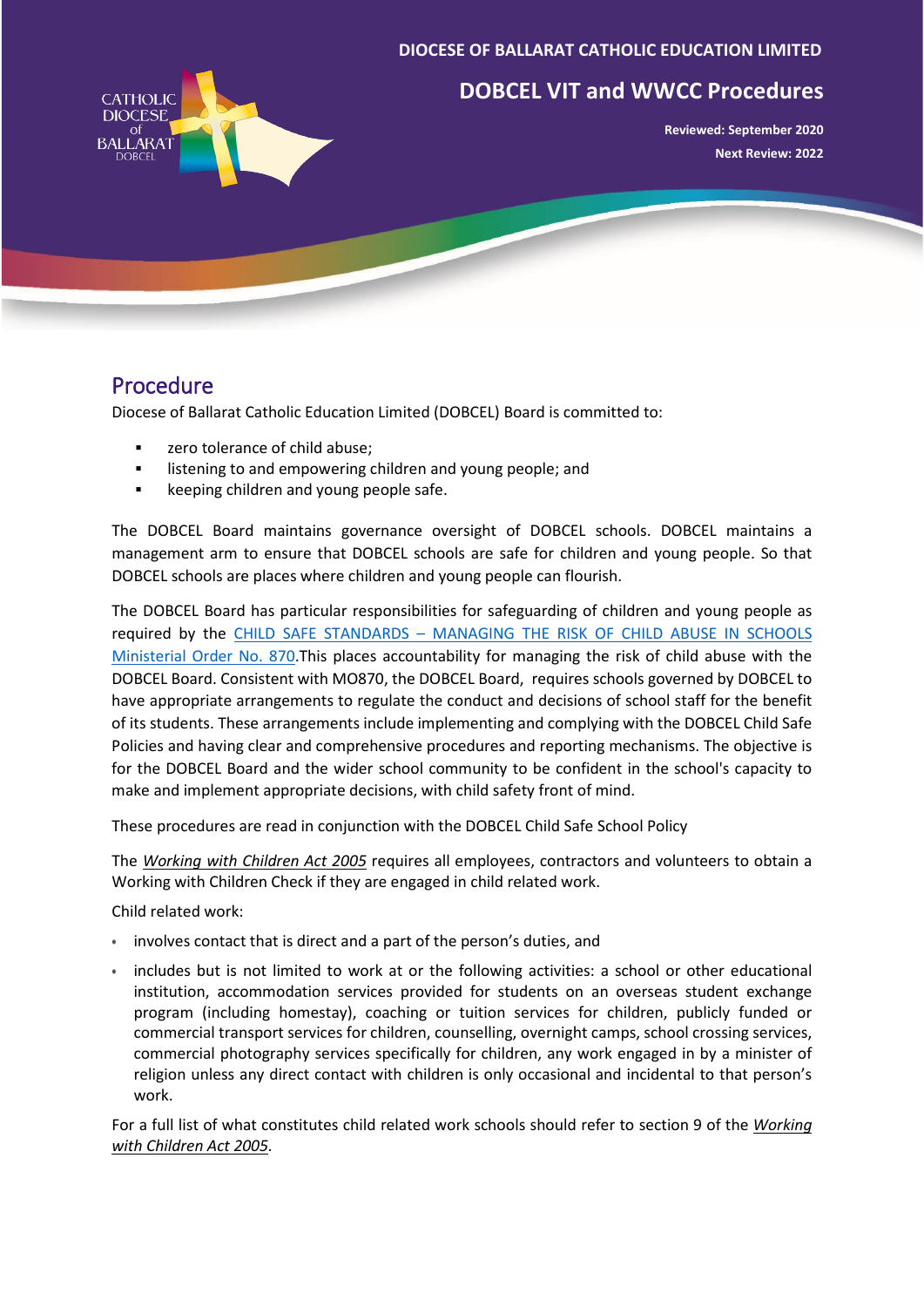A teacher registered with VIT does not need a Working with Children Check.

A teacher whose registration is suspended is not registered and must not teach. If they are employed in a non-teaching capacity they need a Working with Children Check.

For more information about who needs to apply for a Working with Children Check, see:

• [www.justice.vic.gov.au/workingwithchildren](http://www.justice.vic.gov.au/workingwithchildren)

A school can only employ teachers registered with the Victorian Institute of Teaching (VIT), or those who have permission to teach under Part 2.6 of th[e Education and Training Reform Act 2006.](https://content.legislation.vic.gov.au/sites/default/files/2020-05/06-24aa080%20authorised.pdf)

The principal is responsible for ensuring that all staff, external providers, contractors and volunteers have either registration with the Victorian Institute of Teaching or a current Working With Children Check (WWCC).

The principal is to ensure through ongoing monitoring that all staff, external providers, contractors and volunteers are suitable to work in an environment with children and understand and follow child safety policies and procedures.

The principal ensures that all staff, external providers, contractors and volunteers provide proof of personal identity.

The principal will ensure the following requirements are met:

## **Teaching Staff**

The VIT is responsible for the registration of teachers employed in Victorian schools.

All teachers employed to teach at a registered school must—

(a) be registered under Division 3 of Part 2.6 of the Act or be granted permission to teach under Division 4 of that Part; and

(b) comply with any condition, limitation or restriction of that registration or permission to teach.

(Schedule 4 clause 4 of the Education and Training Reform Regulations 2017)

#### **Evidence requirements**

There must be evidence in the form of:

- a register of teachers containing each teacher's:
	- name
	- VIT teacher registration number
	- expiry and renewal date
	- VIT category of registration (full registration, permission to teach)

*All teaching staff are required to be registered with Victorian Institute of Teaching (VIT) and the school must maintain a copy of the VIT register for the teaching staff employed by the school.*

**All teachers are required to provide proof of personal identity**. As the VIT registration card does not provide photo identification all teachers are to provide the school (upon employment or as requested by the principal) with current photo identification (copy of Drivers Licence or Passport is recommended).

**It is the teacher's responsibility** to ensure that their registration is current.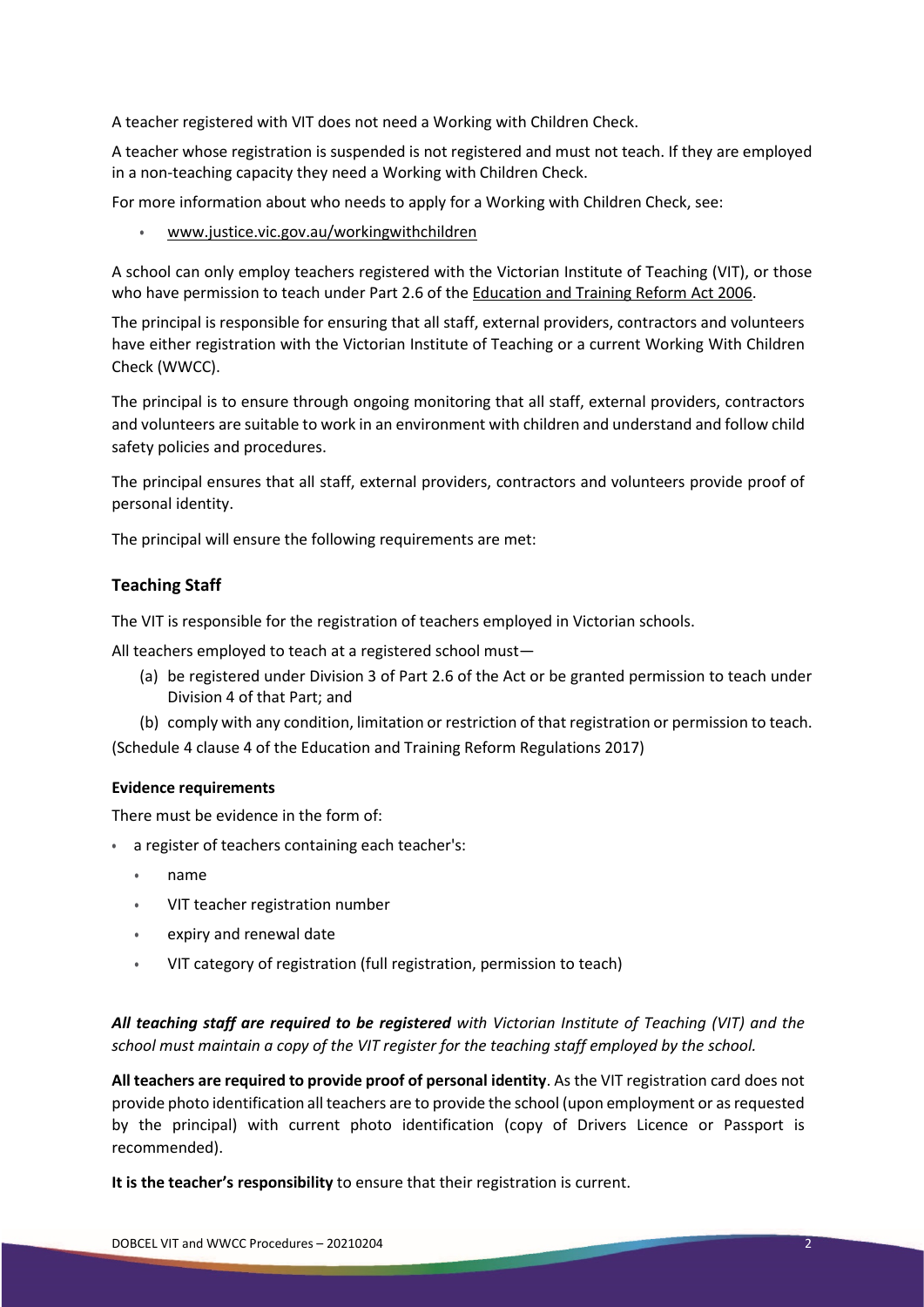#### **It is the principal's responsibility:**

- to ensure that teachers are at all times registered with VIT and that applicants for teaching positions hold current registration prior to appointment.
- to ensure that the VIT electronic register is accessed via the VIT Employer login and a check is undertaken to ensure that registration is current. A copy is to be printed or saved on the school network at the start of the Academic Year to provide proof that a register is maintained. The register is to contain the teacher's name, VIT teacher registration number, expiry and renewal date and VIT category of registration. An administration officer can assist in maintaining the school register and will inform the principal immediately if a registration is not current. The officer can also inform the principal and the relevant worker if their VIT is about to expire.

#### **OR**

- to ensure that all teaching staff provide a copy of their current VIT card to the school Principal and that a copy of such is retained on file. In addition a register of VIT registered staff is to be maintained by the principal. The register is to contain the teacher's name, VIT teacher registration number, expiry and renewal date and VIT category of registration. An administration officer can assist in maintaining the school register and will inform the principal immediately if a registration is not current. The officer can also inform the principal and the relevant worker if their VIT is about to expire.
- the principal will advise the DOBCEL Executive Director if any staff member is stood down as a result of not holding current VIT registration.

#### **If a teacher employed at the school does not have current registration**

• they must be stood down until they can meet the inherent requirements of the position (ie. Registration)

**Teachers who hold provisional registration with the VIT** who are new to the profession and/or have not yet practised as a qualified teacher in an Australian or New Zealand school, and/or are returning to the teaching profession after an absence of five or more years, will undertake a two year graduate induction program to allow them to meet the standards at the Proficient Teacher level.

**Staff who hold Permission to Teach** must follow all the professional obligations and responsibilities of a teacher and must be supervised as per VIT requirements. Note that this form of registration is limited to a maximum of 3 years.

The principal (or delegate) will meet with teachers with conditions, limitations or restrictions on their registration to implement a plan to manage such conditions, limitations or restriction. A copy of the plan will be retained by the school.

## **All Other Staff**

## **All other school staff, external providers, contractors, clergy, religious and volunteers.**

There must be evidence of:

procedures to ensure that all employees and volunteers required to do so by the *[Working with](https://content.legislation.vic.gov.au/sites/default/files/6b120970-bebf-3ef7-b250-c2fd6702fa71_05-57aa063%20authorised.pdf)  [Children Act 2005](https://content.legislation.vic.gov.au/sites/default/files/6b120970-bebf-3ef7-b250-c2fd6702fa71_05-57aa063%20authorised.pdf)* have a current Working with Children Check

- a register of employees and volunteers with a Working with Children Check which includes each employee's:
	- name